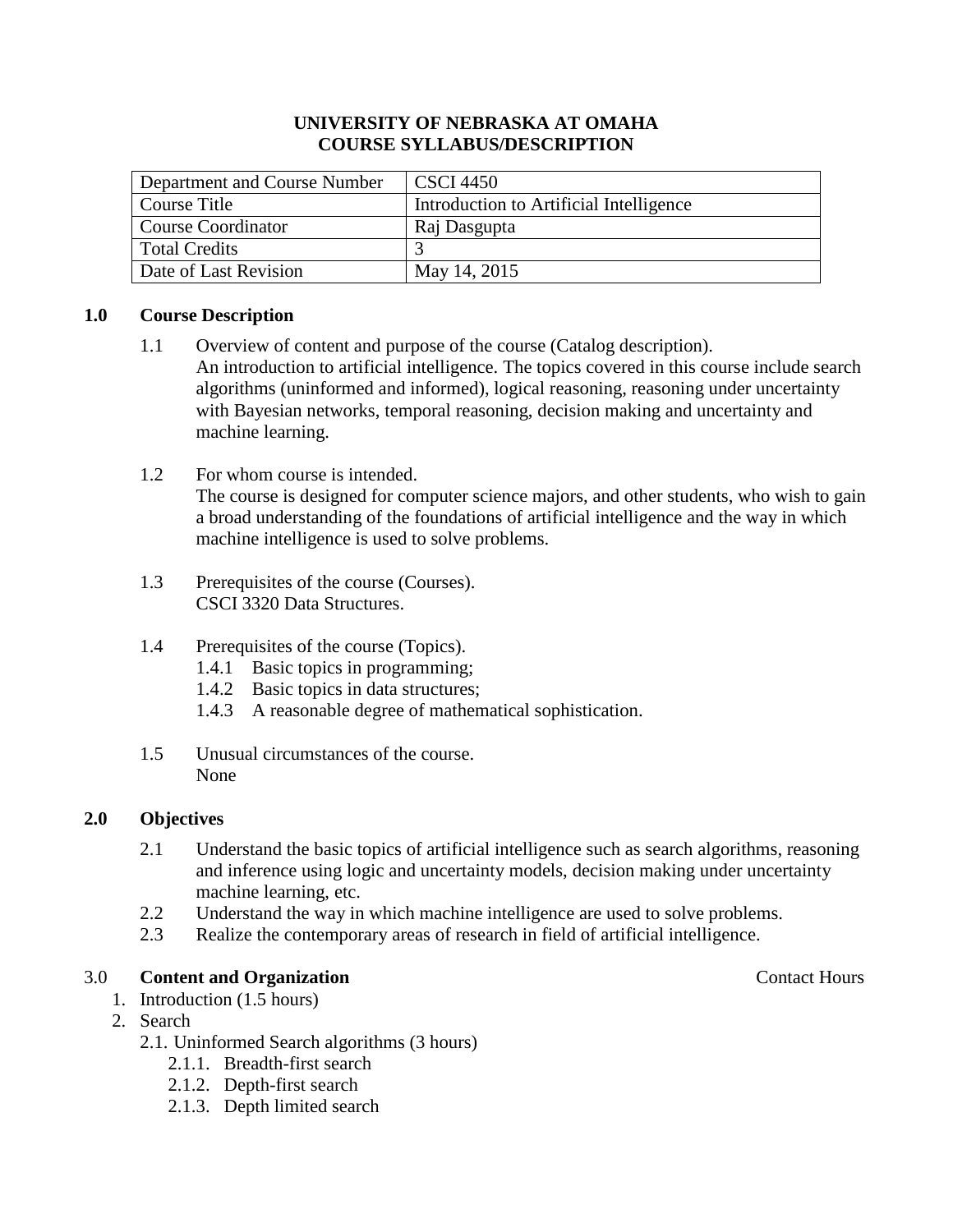- 2.1.4. Iterative deepening search
- 2.1.5. Bidirectional search
- 2.2. Informed Search Algorithms (4.5 hours)
	- 2.2.1. Greedy best first search
	- 2.2.2.  $A^*$  search
	- 2.2.3. Hill-climbing search
	- 2.2.4. Simulated annealing and local beam search
	- 2.2.5. Genetic Algorithms
	- 2.2.6. Online search LRTA\* search
- 3. Knowledge and Reasoning (7.5 hours)
	- 3.1. Propositional Logic
	- 3.2. Inference using propositional logic
	- 3.3. First Order Logic
	- 3.4. Inference in First Order Logic
		- 3.4.1. Unification and Lifting
		- 3.4.2. Forward Chaining
		- 3.4.3. Backward Chaining
		- 3.4.4. Resolution
- 4. Uncertain Knowledge and Reasoning (9 hours)
	- 4.1. Probability review: Bayes Rule, conditional independence
		- 4.2. Bayesian Networks
		- 4.3. Inference using Bayesian networks
		- 4.4. Inference in Temporal Models
			- 4.4.1. Filtering, Prediction, Smoothing, Most-likelihood explanation
		- 4.5. Hidden Markov Models
		- 4.6. Kalman Filters
	- 4.7. Dynamic Bayesian networks
- 5. Learning Algorithms (4.5 hours)
	- 5.1. Decision Trees
	- 5.2. Ensemble Learning
	- 5.3. Maximum Likelihood and Naïve Bayes model
	- 5.4. Neural Networks
- 6. Decision Making under Uncertainty (4.5 hours)
	- 6.1. Ulitlity and decision networks
	- 6.2. Markov Decision Processes
		- 6.2.1. Value Iteration (1 lecture)
		- 6.2.2. Policy Iteration (1 lecture)
	- 6.3. Partially Observable Markov Decision Processes
	- \*\*: Will be covered if time permits

## **4.0 Teaching Methodology**

4.1 Methods to be used.

The course will be presented primarily by lecture, with opportunities for discussion with and questions from the students.

4.2 Student role in the course.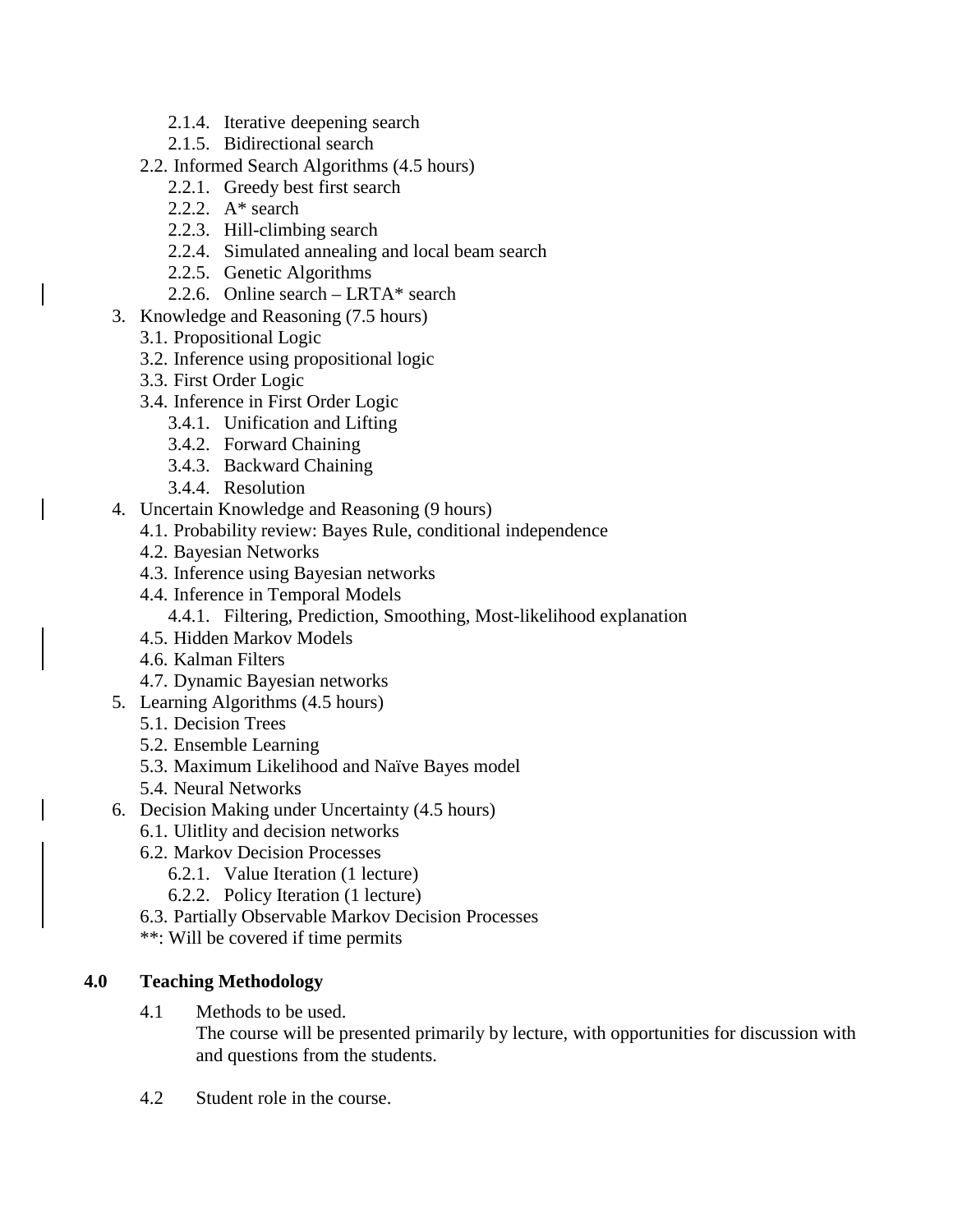Students will be expected to attend lectures, complete written and programming assignments, do a course-related project and take periodic examinations.

4.3 Contact hours. Three hours per week.

## **5.0 Evaluation**

5.1 Type of student projects that will be the basis for evaluating student performance, specifying distinction between undergraduate and graduate, if applicable. For Laboratory projects, specify the number of weeks spent on each project).

Evaluation will be based principally on written and programmed assignments, and periodic examinations.

5.2 Basis for determining the final grade (Course requirements and grading standards) specifying distinction between undergraduate and graduate, if applicable.

| Components                | Grading |
|---------------------------|---------|
| Programming Assignment    | 30%     |
| Project                   | 25%     |
| <b>Intermediate Exams</b> | 20%     |
| Final Exam                | 35%25%  |

5.3 Grading scale and criteria.

The following is the possible grading scale and criteria = accumulated grade points from 5.2:

| Points  | Grade          |
|---------|----------------|
| 97-100% | $A+$           |
| 93-96%  | $\mathsf{A}$   |
| 90-92%  | $A -$          |
| 87-89%  | $B+$           |
| 83-86%  | B              |
| 80-82%  | $B-$           |
| 77-79%  | $C+$           |
| 73-76%  | $\overline{C}$ |
| 70-72%  | $C-$           |
| 67-69%  | $D+$           |
| 63-66%  | D              |
| 60-62%  |                |

### **6.0 Resource Material**

- 6.1 Textbooks and/or other required readings used in course.
	- 6.1.1 S Russell and P. Norvig, "*Artificial intelligence,*" Third Edition, Prentice Hall, 2009.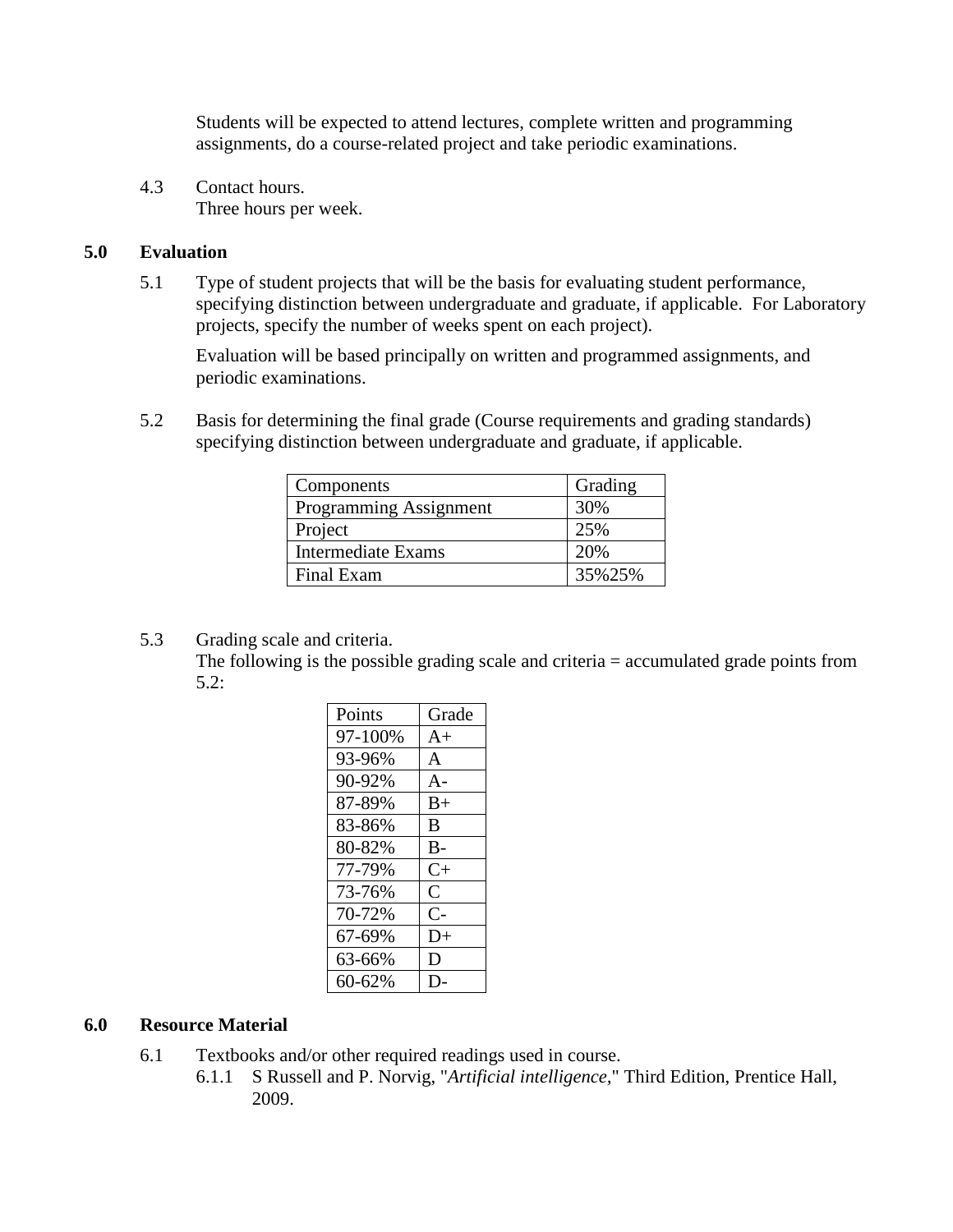- 6.2 Other suggested reading materials, if any.
	- 6.2.1 Books
		- 6.2.1.1 D. Barber, "*Bayesian Reasoning and Machine Learning*," Cambridge Univerity Press, 2012.
		- 6.2.1.2 K. Murphy, "*Machine Learning: A Probabilistic Perspective*," MIT Press, 2012.
		- 6.2.1.3 G. Luger, "*Artificial Intelligence: Structures and Strategies for Complex Problem Solving*," Sixth Edition, Addison-Wesley, 2008.
		- 6.2.1.4 N. Nillson, "*Artificial Intelligence: A New Synthesis*," Morgan Kaufmann, 1998.
		- 6.2.1.5 J. Pearl, "Causality: Models, Inference and Reasoning," Second Edition, Cambridge Univesity Press, 2009.

### 6.2.2 Journals

- 6.2.2.1 Journal of Artificial Intelligence Research
- 6.2.2.2 Artificial Intelligence
- 6.2.2.3 AI Magazine
- 6.2.2.4 IEEE Transactions on Systems, Man, Cybernetics: Systems
- 6.2.2.5 ACM Transactions on Autonomous and Adaptive Systems
- 6.2.2.6 ACM Transactions on Intelligent Systems and Technology
- 6.3 Other sources of information. None
- 6.4 Current bibliography of resource for student's information. None

#### **7.0 Computer Science Accreditation Board (CSAB) Category Content (class time in hours)**

| <b>CSAB Category</b>                   | Core | Advanced |
|----------------------------------------|------|----------|
| Data structures                        |      |          |
| Computer organization and architecture |      |          |
| Algorithms and software design         |      |          |
| Concepts of programming languages      |      |          |

### **8.0 Oral and Written Communications**

Every student is required to submit at least  $\overline{\phantom{a}}0$  written reports (not including exams, tests, quizzes, or commented programs) to typically \_\_\_\_\_ pages and to make \_\_\_0\_\_ oral presentations of typically \_\_\_\_\_ minutes duration. Include only material that is graded for grammar, spelling, style, and so forth, as well as for technical content, completeness, and accuracy.

### **9.0 Social and Ethical Issues**

No coverage